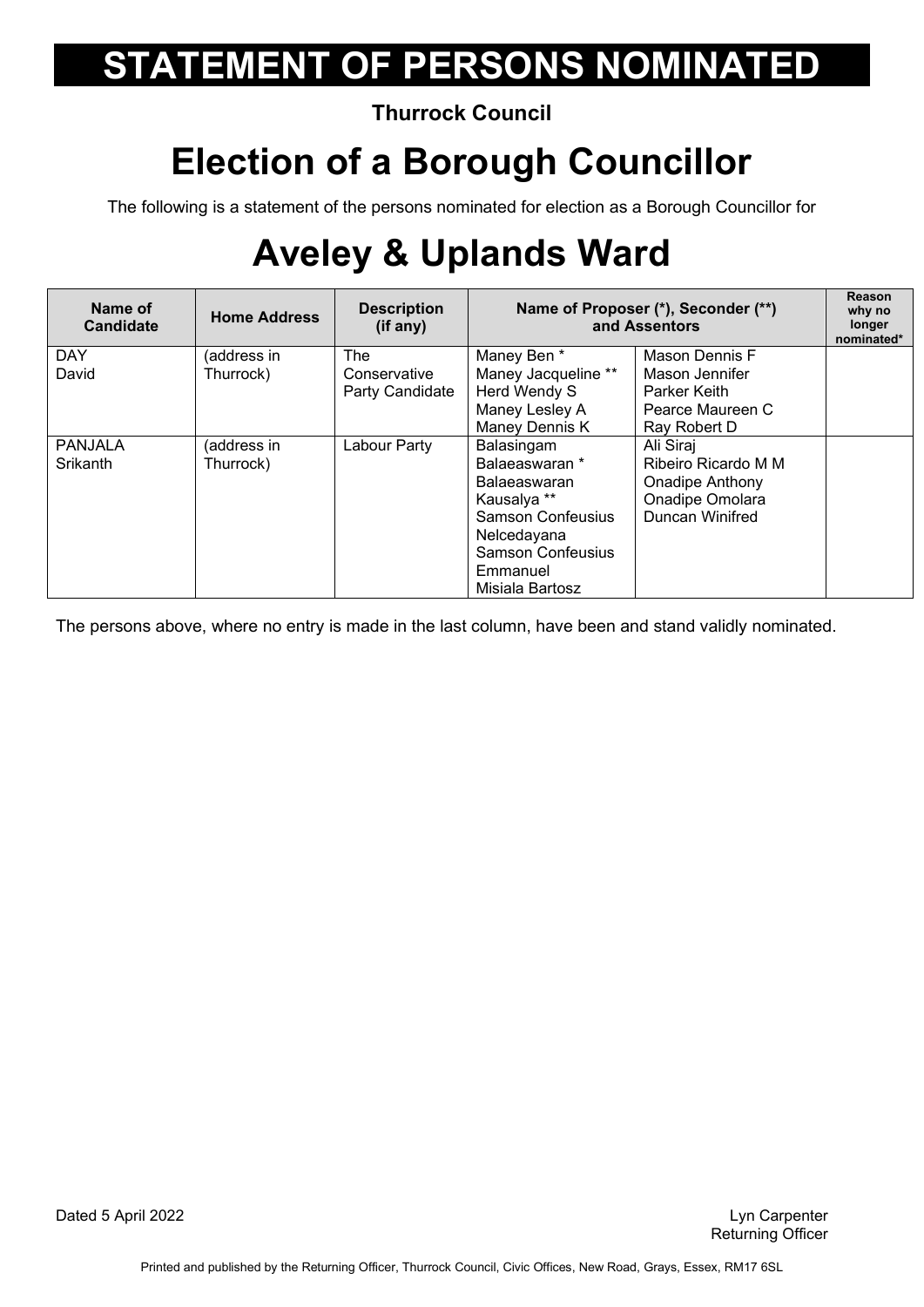**Thurrock Council** 

### **Election of a Borough Councillor**

The following is a statement of the persons nominated for election as a Borough Councillor for

## **Belhus Ward**

| Name of<br><b>Candidate</b> | <b>Home Address</b>      | <b>Description</b><br>(if any)         | Name of Proposer (*), Seconder (**)<br>and Assentors                                                     |                                                                                                                             | Reason why no<br>longer<br>nominated* |
|-----------------------------|--------------------------|----------------------------------------|----------------------------------------------------------------------------------------------------------|-----------------------------------------------------------------------------------------------------------------------------|---------------------------------------|
| COXSHALL<br>George Curtis   | (address in<br>Thurrock) | The<br>Conservative<br>Party Candidate | Corcoran Sophie L *<br>Lowe Kent L J **<br>Dowding Patricia F<br>Corcoran Cheryl A<br>Corcoran Stephen A | Corcoran Ryan A<br>Corcoran Rebecca M<br><b>Knight Rosie</b><br>Smith Penny<br><b>Bortnik Sudol</b>                         |                                       |
| <b>HURRELL</b><br>Mark      | (address in<br>Thurrock) | Labour Party                           | Watson Lee *<br>Watson Gary **<br>Watson Amanda<br>Watson Rachel R<br>Eniola Olatunde T                  | Magdalena A<br>Eniola Adebola A<br>Cunnington<br>Christopher J<br>Cochrane Tina<br>Williams Nickola R K<br>Islam Mohammad S |                                       |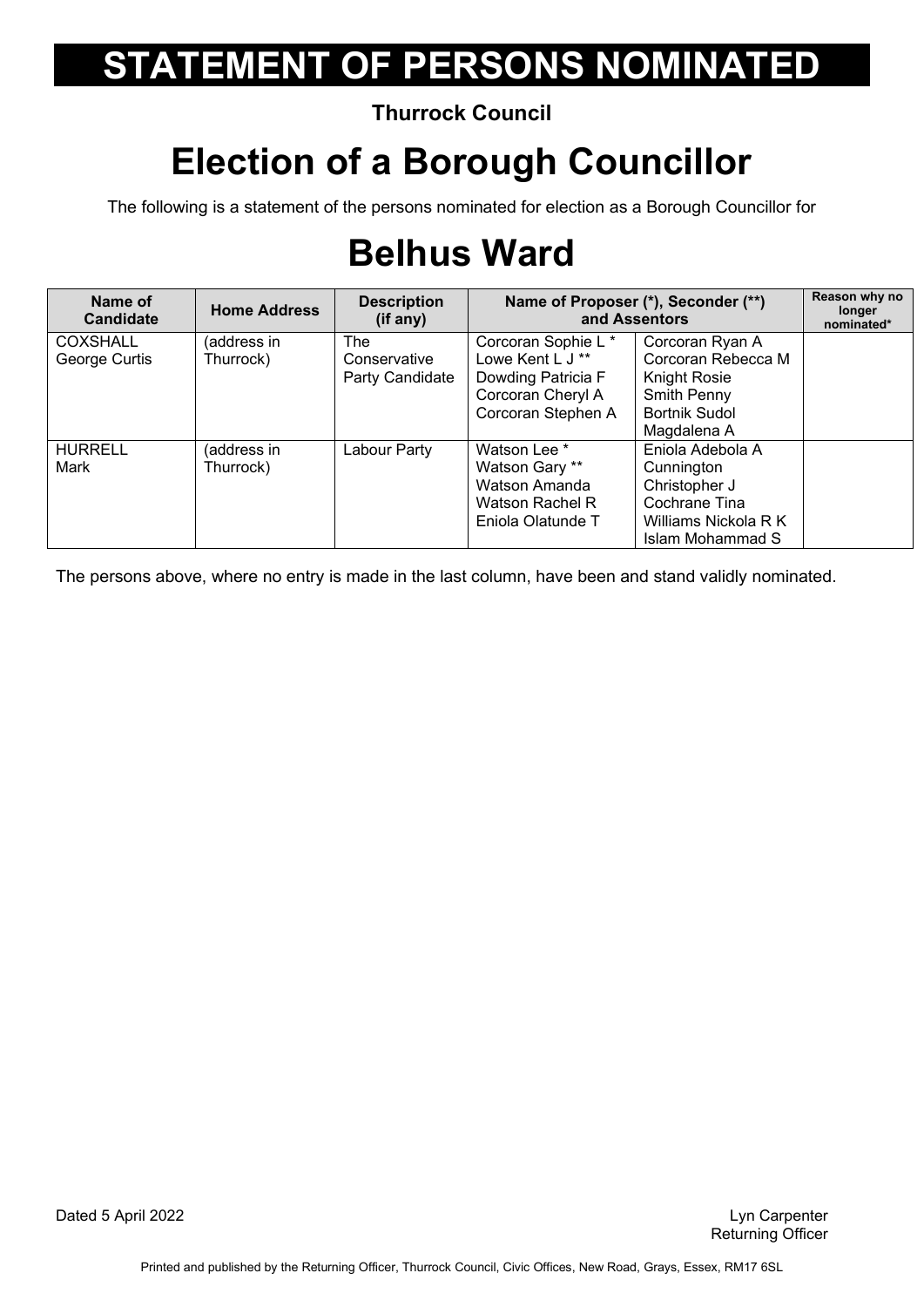#### **Thurrock Council**

### **Election of a Borough Councillor**

The following is a statement of the persons nominated for election as a Borough Councillor for

## **Chadwell St. Mary Ward**

| Name of<br><b>Candidate</b> | <b>Home Address</b> | <b>Description</b><br>(if any) | Name of Proposer (*), Seconder (**)<br>and Assentors |                   | Reason why no<br>longer<br>nominated* |
|-----------------------------|---------------------|--------------------------------|------------------------------------------------------|-------------------|---------------------------------------|
| <b>HOLLAND</b>              | (address in         | <b>The</b>                     | Bobrovskaja Andzela *                                | Pearson Janis     |                                       |
| Gavin                       | Thurrock)           | Conservative                   | Smith Susan M <sup>**</sup>                          | Packer Janet C    |                                       |
|                             |                     | Party Candidate                | Read Elaine J                                        | Packer Antony A   |                                       |
|                             |                     |                                | Davies Barrie                                        | Hannaway Peter J  |                                       |
|                             |                     |                                | Davies Patricia E                                    | Millard Jennifer  |                                       |
| <b>MULDOWNEY</b>            | (address in         | Labour Party                   | Shand John F <sup>*</sup>                            | Lucas Andrew R    |                                       |
| Sara                        | Thurrock)           |                                | Shand Elisabeth F **                                 | Dimond Dennis G   |                                       |
|                             |                     |                                | Lowe Glynis                                          | Chukwu Daniel D   |                                       |
|                             |                     |                                | Lowe Dennis                                          | Dimond Sheila E   |                                       |
|                             |                     |                                | Zachau Diana                                         | Chukwu Anointed D |                                       |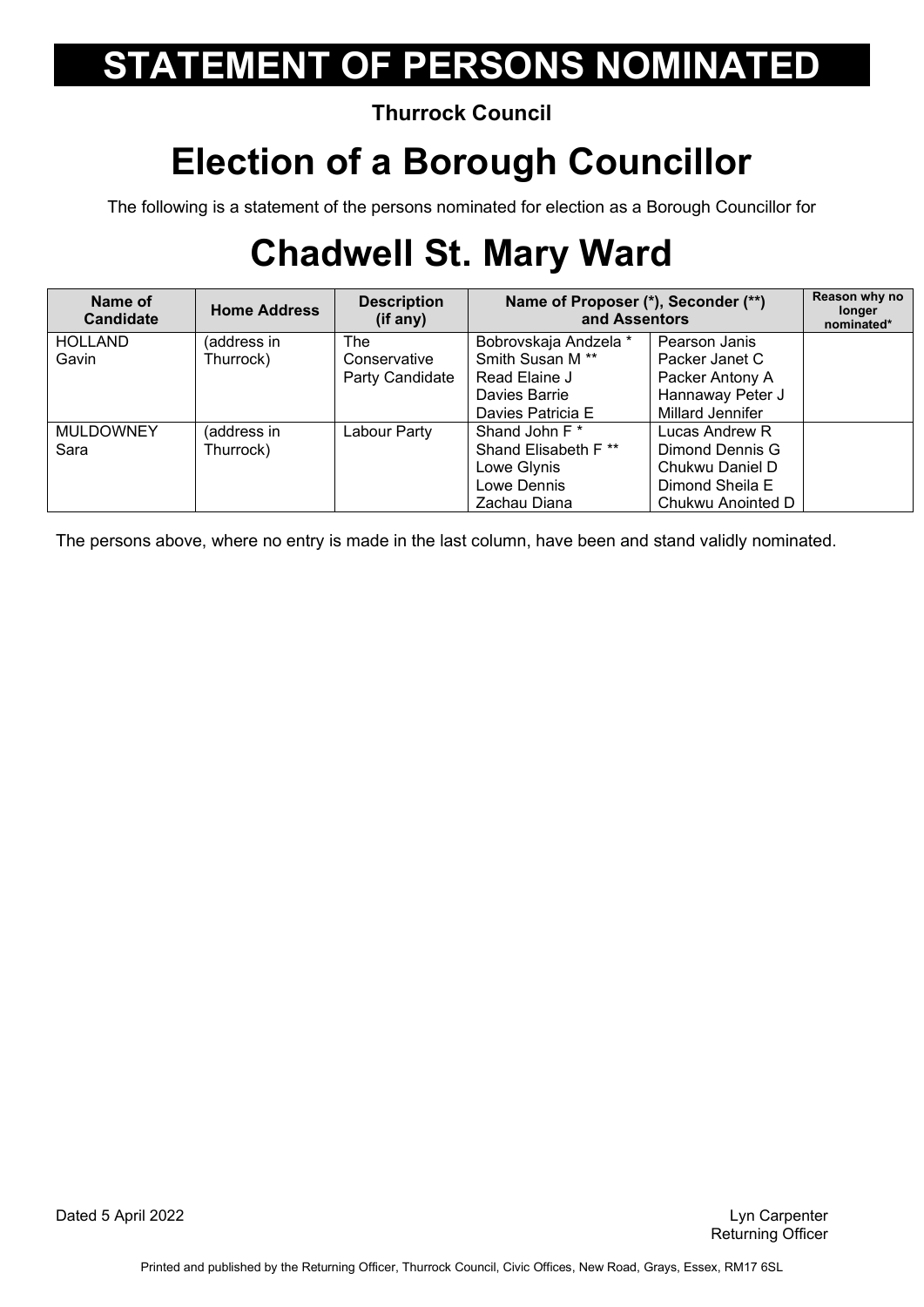#### **Thurrock Council**

### **Election of a Borough Councillor**

The following is a statement of the persons nominated for election as a Borough Councillor for

## **Grays Riverside Ward**

| Name of<br><b>Candidate</b> | <b>Home Address</b> | <b>Description</b><br>(if any) | Name of Proposer (*), Seconder (**)<br>and Assentors |                     | Reason why no<br>longer<br>nominated* |
|-----------------------------|---------------------|--------------------------------|------------------------------------------------------|---------------------|---------------------------------------|
| <b>KERIN</b>                | (address in         | Labour Party                   | Taylor Brian S*                                      | Stammers Jodie      |                                       |
| Martin Christopher          | Thurrock)           |                                | Calder James G **                                    | Calder Jean G       |                                       |
|                             |                     |                                | Harris David D                                       | Warrior Jamie E     |                                       |
|                             |                     |                                | Taylor Gloria J                                      | Harmer Alan P       |                                       |
|                             |                     |                                | Middleton Darren J                                   | Chaplin Sian L      |                                       |
| <b>OBI-NJOKU</b>            | (address in         | The                            | Doyle-Price                                          | Aliaj Azim          |                                       |
| Obi                         | Thurrock)           | Conservative                   | Jacqueline *                                         | Nikshiqi Hajri      |                                       |
|                             |                     | Party Candidate                | Coxshall Mark S <sup>**</sup>                        | Byberi Elibjonda    |                                       |
|                             |                     |                                | Coxshall George C                                    | Pascariu Andreea M  |                                       |
|                             |                     |                                | Carter Adam                                          | Ojetola Babatunde O |                                       |
|                             |                     |                                | Sokolaj Sabah                                        |                     |                                       |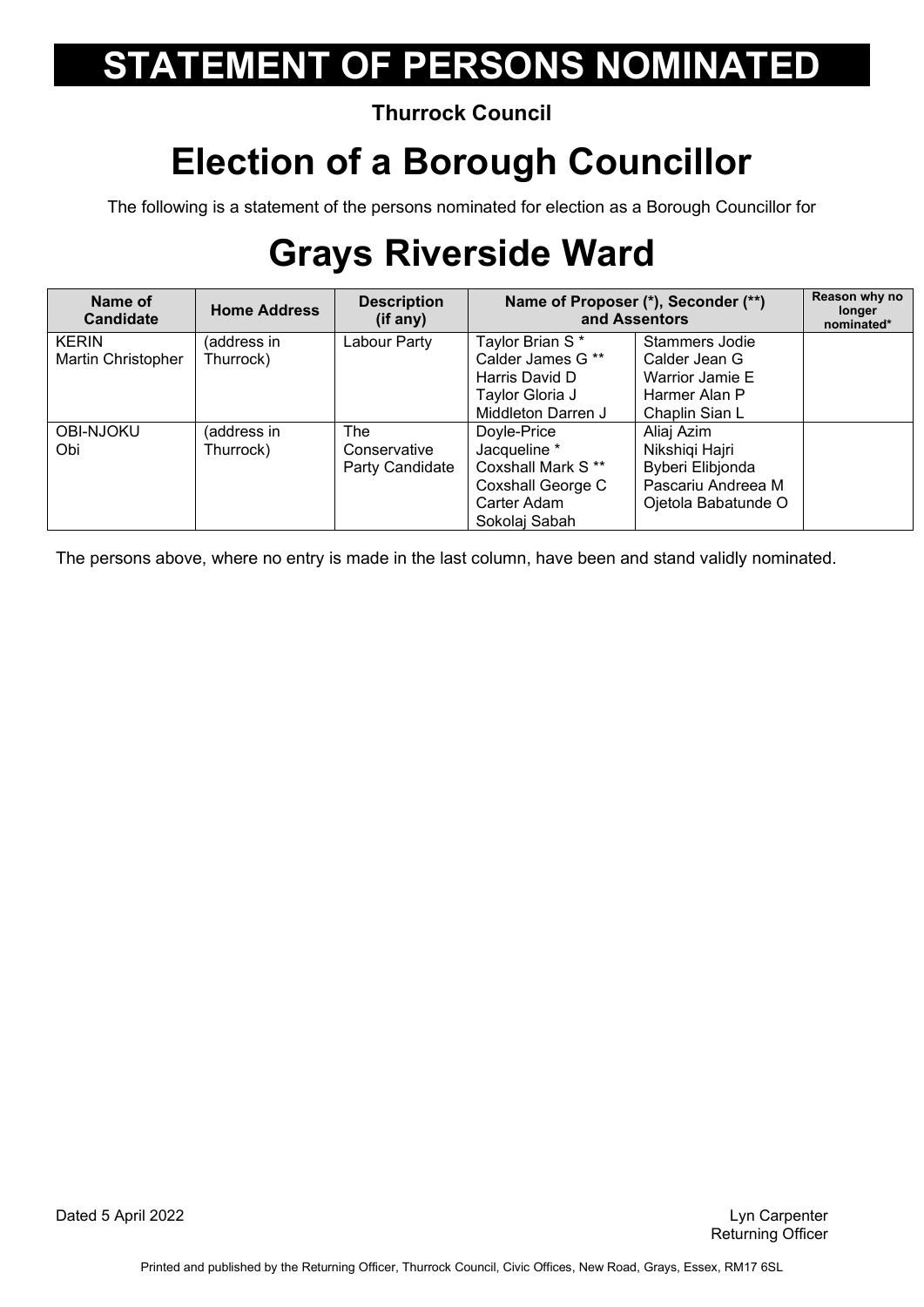#### **Thurrock Council**

### **Election of a Borough Councillor**

The following is a statement of the persons nominated for election as a Borough Councillor for

## **Grays Thurrock Ward**

| Name of<br><b>Candidate</b> | <b>Home Address</b>      | <b>Description</b><br>(if any) | Name of Proposer (*), Seconder (**)<br>and Assentors |                                                  | Reason why no<br>longer<br>nominated* |
|-----------------------------|--------------------------|--------------------------------|------------------------------------------------------|--------------------------------------------------|---------------------------------------|
| <b>SWASH</b><br>Joanne      | (address in<br>Thurrock) | <b>The</b><br>Conservative     | Kelly Thomas A*<br>Kelly Leah **                     | Vinton-Horsley<br>Christopher                    |                                       |
|                             |                          | Party Candidate                | <b>Thandi Gurjit</b><br>Pearson Brian A              | Vinton-Horsley Sally<br><b>Crisp Katherine E</b> |                                       |
|                             |                          |                                | Pearson Ofelia Q                                     | Crisp Paul<br>Thandi James D                     |                                       |
| <b>WORRALL</b>              | (address in              | Labour Party                   | Ridley Julie B *                                     | Kent Catherine A                                 |                                       |
| Lynn                        | Thurrock)                |                                | Worrall Kenneth A **                                 | Kent John G                                      |                                       |
|                             |                          |                                | Triggs Michael J                                     | Harden Penelope K                                |                                       |
|                             |                          |                                | Stone Yvonne B                                       | <b>Mullins Michelle</b>                          |                                       |
|                             |                          |                                | <b>Binns Victoria</b>                                | Nunn Fiona K                                     |                                       |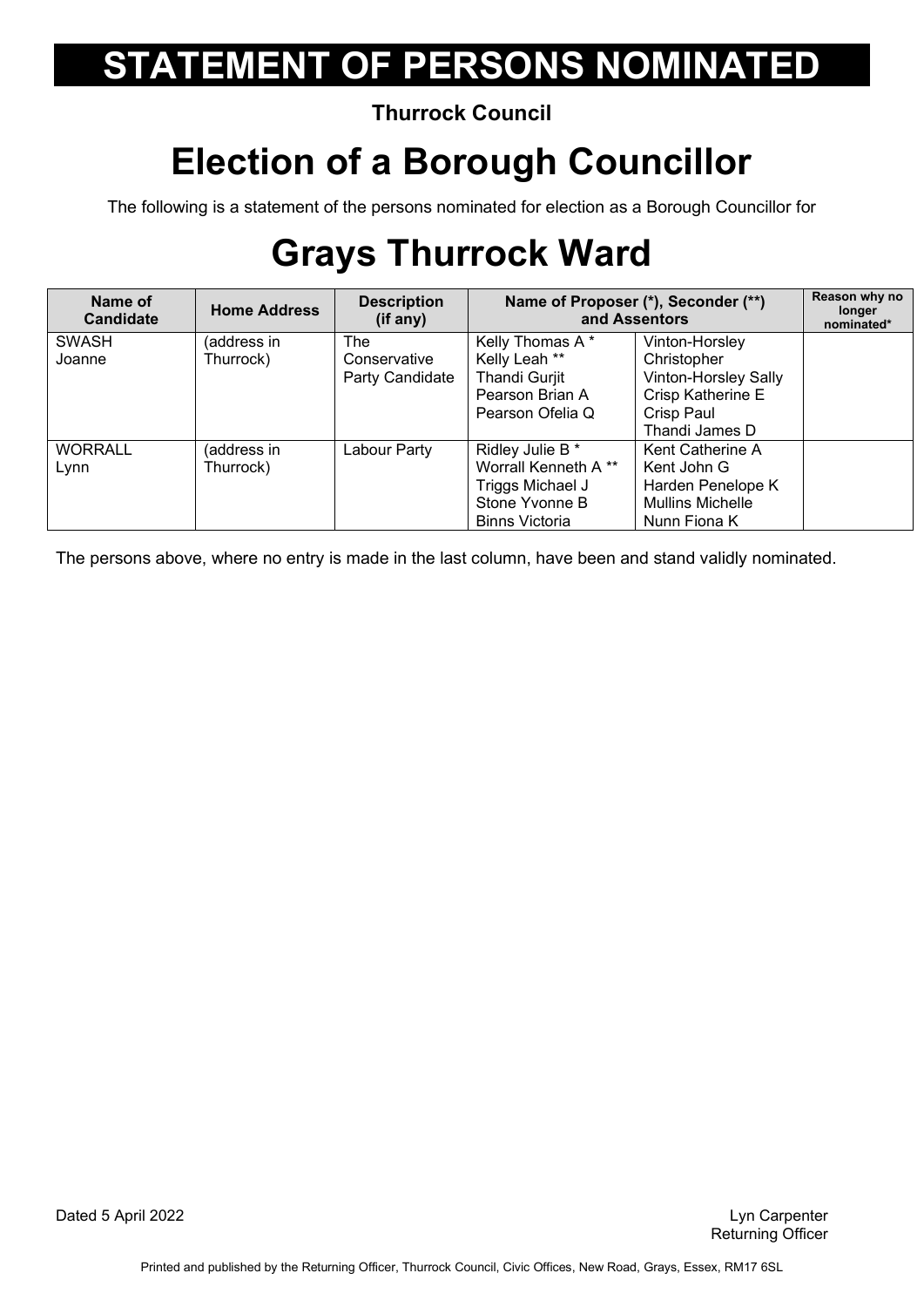**Thurrock Council** 

### **Election of a Borough Councillor**

The following is a statement of the persons nominated for election as a Borough Councillor for

## **Little Thurrock Blackshots Ward**

| Name of<br><b>Candidate</b> | <b>Home Address</b> | <b>Description</b><br>(if any) | Name of Proposer (*), Seconder (**)<br>and Assentors |                           | Reason why no<br>longer<br>nominated* |
|-----------------------------|---------------------|--------------------------------|------------------------------------------------------|---------------------------|---------------------------------------|
| <b>HOLLOWAY</b>             | (address in         | Labour Party                   | Shinnick Susan J <sup>*</sup>                        | Donovan Maureen P         |                                       |
| Clifford John               | Thurrock)           |                                | Page Glynis C**                                      | Hill Kevin J              |                                       |
|                             |                     |                                | Fletcher Rima                                        | Thompson Paul W           |                                       |
|                             |                     |                                | Fletcher Michael J                                   | Thompson Janet R          |                                       |
|                             |                     |                                | John Susan A                                         | Hughes Veronica           |                                       |
| <b>MANEY</b>                | (address in         | The                            | Redsell Joycelyn A*                                  | Wilkins John E            |                                       |
| <b>Ben</b>                  | Thurrock)           | Conservative                   | Stephens Glenda I**                                  | <b>Wilkins Stella</b>     |                                       |
|                             |                     | Party Candidate                | Tame Victor G                                        | Chalkley Linda F          |                                       |
|                             |                     |                                | Harris Graham F                                      | <b>Chalkley Patrick S</b> |                                       |
|                             |                     |                                | <b>Stephens Trevor</b>                               | Clarke Susan L            |                                       |

The persons above, where no entry is made in the last column, have been and stand validly nominated.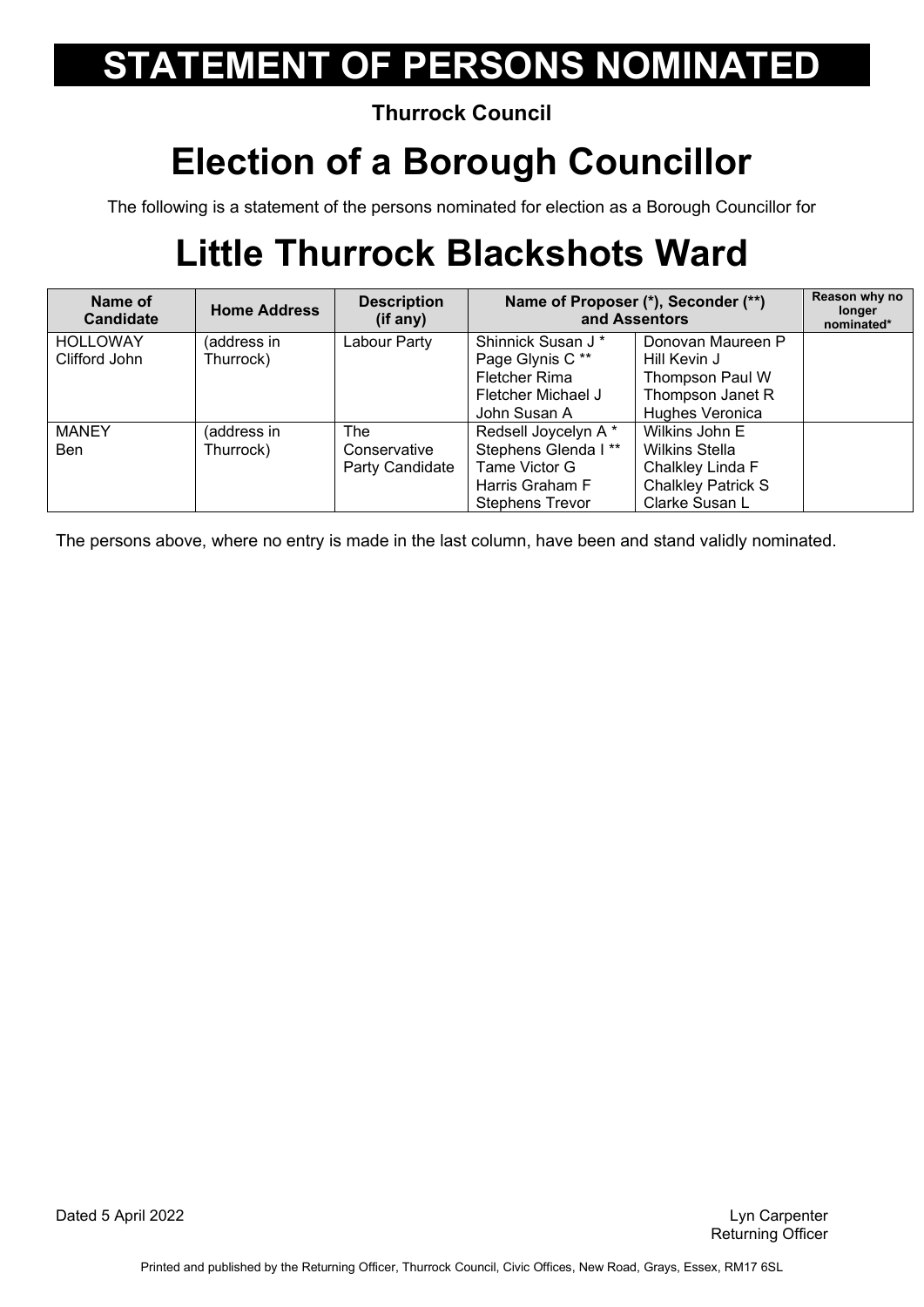#### **Thurrock Council**

### **Election of a Borough Councillor**

The following is a statement of the persons nominated for election as a Borough Councillor for

## **Little Thurrock Rectory Ward**

| Name of<br><b>Candidate</b> | <b>Home Address</b> | <b>Description</b><br>(if any) | Name of Proposer (*), Seconder (**)<br>and Assentors |                      | Reason why no<br>longer<br>nominated* |
|-----------------------------|---------------------|--------------------------------|------------------------------------------------------|----------------------|---------------------------------------|
| <b>GLEDHILL</b>             | (address in         | The                            | Carter Jennifer M <sup>*</sup>                       | Dalton Michael D     |                                       |
| Robert                      | Thurrock)           | Conservative                   | Carter Clifford J **                                 | Cheeseman Clive      |                                       |
|                             |                     | Party Candidate                | Mayes Allen                                          | Cheeseman Sheila A   |                                       |
|                             |                     |                                | Mayes Donna M                                        | Harrington Glynnis A |                                       |
|                             |                     |                                | Dalton Katie L                                       | Harrington Keith     |                                       |
| <b>GREEN</b>                | (address in         | Labour Party                   | Thomas Stephen *                                     | Raper Kairen         |                                       |
| Aaron James                 | Thurrock)           |                                | Allen Arthur D <sup>**</sup>                         | Akhigbe Oby          |                                       |
|                             |                     |                                | <b>French Stacey</b>                                 | Gerrish Oliver       |                                       |
|                             |                     |                                | Green John D                                         | Harrison Linda       |                                       |
|                             |                     |                                | <b>Bloomfield Simon</b>                              | Abegunde             |                                       |
|                             |                     |                                |                                                      | Olugbenga D          |                                       |

The persons above, where no entry is made in the last column, have been and stand validly nominated.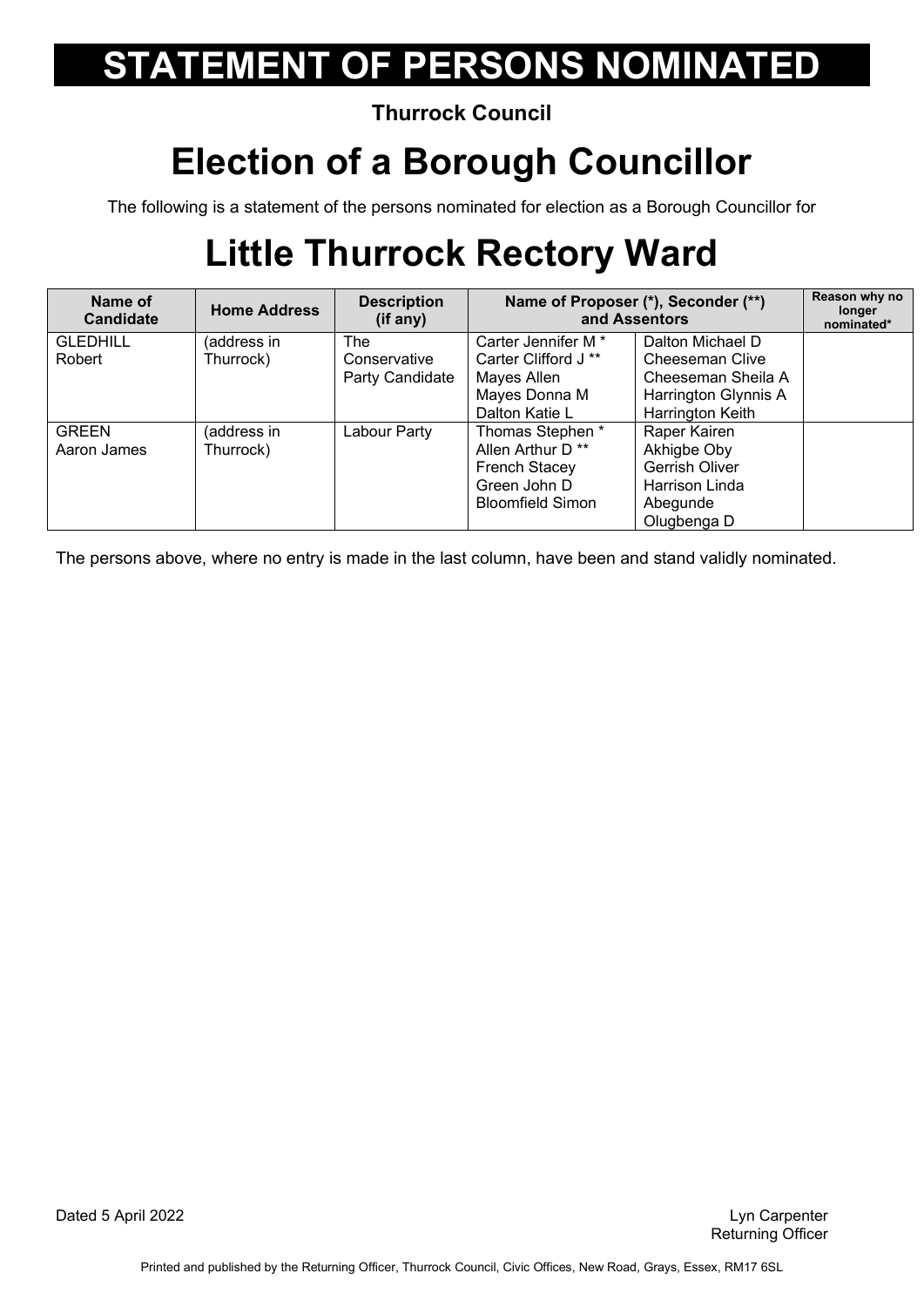#### **Thurrock Council**

### **Election of a Borough Councillor**

The following is a statement of the persons nominated for election as a Borough Councillor for

## **Ockendon Ward**

| Name of<br><b>Candidate</b> | <b>Home Address</b> | <b>Description</b><br>(if any) | Name of Proposer (*), Seconder (**)<br>and Assentors |                      | Reason why no<br>longer<br>nominated* |
|-----------------------------|---------------------|--------------------------------|------------------------------------------------------|----------------------|---------------------------------------|
| ARNOLD                      | (address in         | The                            | Jefferies Andrew *                                   | Snell Adam           |                                       |
| Paul                        | Thurrock)           | Conservative                   | Palmer Daryl E **                                    | Jensen Emma          |                                       |
|                             |                     | Party Candidate                | Johnson Barry W                                      | Jensen Christopher P |                                       |
|                             |                     |                                | Johnson Susan M                                      | Day David P          |                                       |
|                             |                     |                                | Snell Graham                                         | Moxley Susan         |                                       |
| <b>CLAPHAM</b>              | (address in         | Labour Party                   | Okunade Bukky *                                      | Green Ronald         |                                       |
| <b>Ruth</b>                 | Thurrock)           |                                | Green Aaron **                                       | Holloway Clifford J  |                                       |
|                             |                     |                                | Hurrell Mark W                                       | Wood Bruce W         |                                       |
|                             |                     |                                | Green Nathan                                         | Wood Denise          |                                       |
|                             |                     |                                | <b>Green Caroline</b>                                | Holloway Victoria    |                                       |

The persons above, where no entry is made in the last column, have been and stand validly nominated.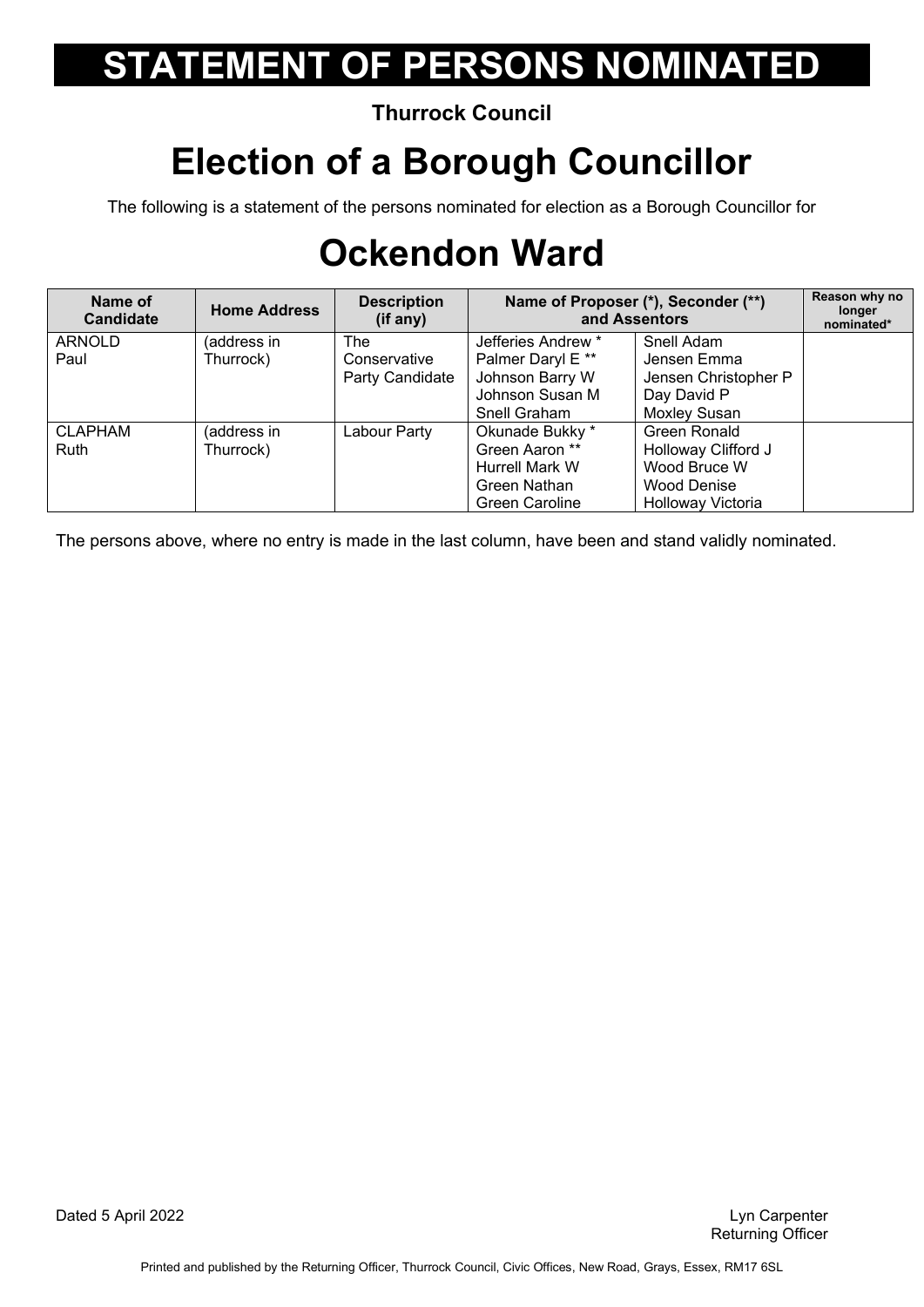**Thurrock Council** 

### **Election of a Borough Councillor**

The following is a statement of the persons nominated for election as a Borough Councillor for

## **Orsett Ward**

| Name of<br><b>Candidate</b> | <b>Home Address</b> | <b>Description</b><br>(if any) | Name of Proposer (*), Seconder (**)<br>and Assentors |                      | Reason why<br>no longer<br>nominated* |
|-----------------------------|---------------------|--------------------------------|------------------------------------------------------|----------------------|---------------------------------------|
| <b>JOHNSON</b>              | (address in         | The                            | Morgan-Little Susan A *                              | Wray Karen           |                                       |
| Barry                       | Thurrock)           | Conservative                   | Little Brian R <sup>**</sup>                         | <b>Spratt Steve</b>  |                                       |
|                             |                     | Party Candidate                | Wray Mark A                                          | <b>Edwards Carol</b> |                                       |
|                             |                     |                                | Martin Mark R                                        | <b>Ridler Sherry</b> |                                       |
|                             |                     |                                | Martin Jean E                                        | Bird Dorothy V       |                                       |
| <b>WATSON</b>               | (address in         | Labour Party                   | Hooper Mark A*                                       | Lockyer John B       |                                       |
| Gary                        | Thurrock)           |                                | Medlycott James W **                                 | Frith Simon A        |                                       |
|                             |                     |                                | Medlycott Janet C                                    | Hooper Emma E S      |                                       |
|                             |                     |                                | Rivers Alison M                                      | Farnan Chelle E      |                                       |
|                             |                     |                                | <b>Rivers Christopher F</b>                          | Hooper Caroline E M  |                                       |

The persons above, where no entry is made in the last column, have been and stand validly nominated.

Dated 5 April 2022 Lyn Carpenter

Returning Officer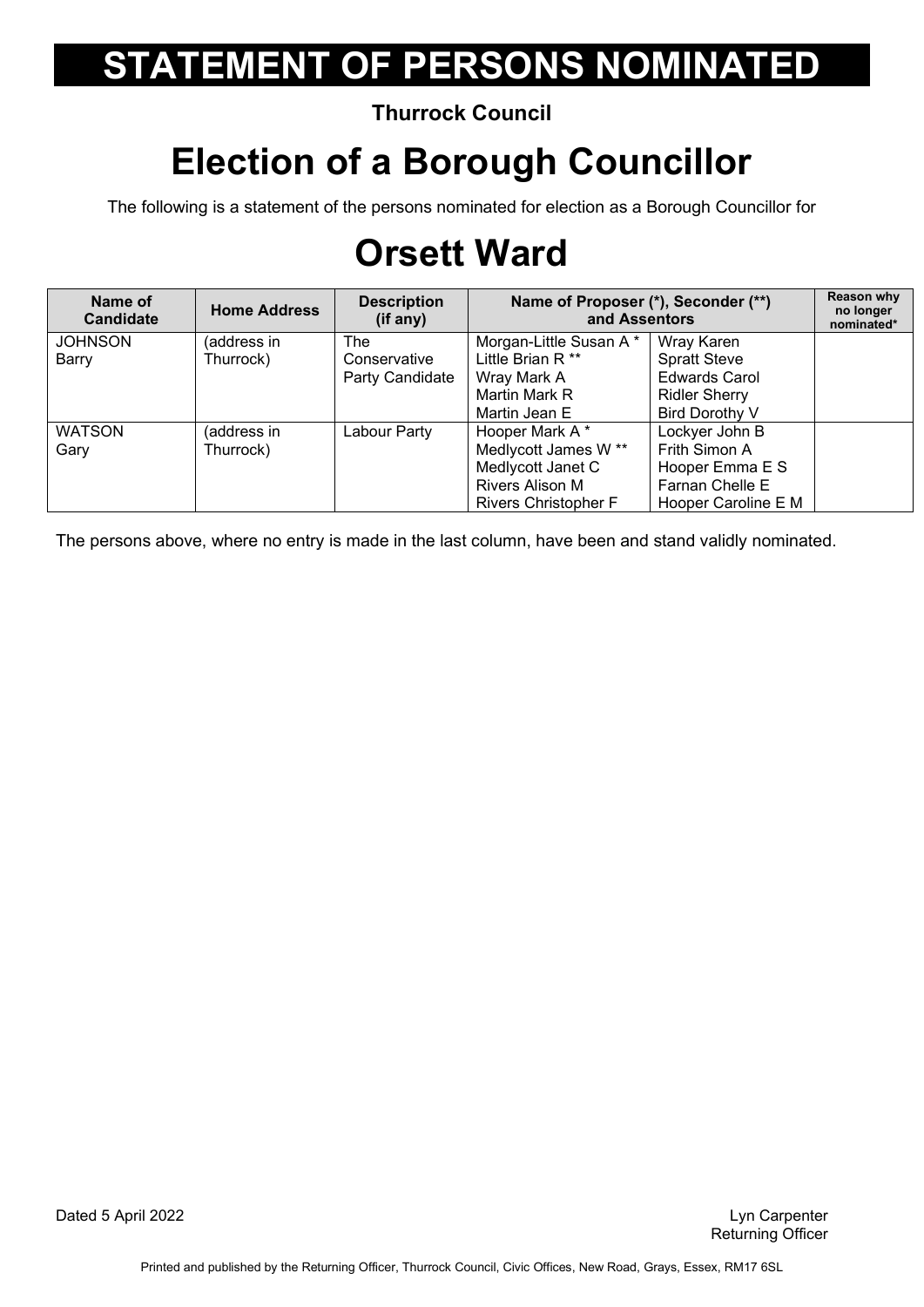#### **Thurrock Council**

### **Election of a Borough Councillor**

The following is a statement of the persons nominated for election as a Borough Councillor for

## **South Chafford Ward**

| Name of<br><b>Candidate</b> | <b>Home Address</b> | <b>Description</b><br>(i <sup>f</sup> any) | Name of Proposer (*), Seconder (**)<br>and Assentors |                            | Reason<br>why no<br>longer<br>nominated* |
|-----------------------------|---------------------|--------------------------------------------|------------------------------------------------------|----------------------------|------------------------------------------|
| <b>AKINBOHUN</b>            | (address in         | <b>The</b>                                 | Akinbohun Abosede M <sup>*</sup>                     | Wiffen Peter V             |                                          |
| Abbie                       | Thurrock)           | Conservative                               | Akinbohun Marian T <sup>**</sup>                     | <b>Gallagher Michael R</b> |                                          |
|                             |                     | Party Candidate                            | Oz Timucin                                           | Ezimokhai Ezimare          |                                          |
|                             |                     |                                            | Akinbohun Andrew B                                   | Suchde Manish              |                                          |
|                             |                     |                                            | Akinbohun Moses O                                    | Suchde Nita                |                                          |
| <b>SHINNICK</b>             | (address in         | Labour Party                               | Kerin Martin C <sup>*</sup>                          | Asif Saba                  |                                          |
| Sue                         | Thurrock)           |                                            | Liddiard Stephen F **                                | Mankelow Janice            |                                          |
|                             |                     |                                            | <b>Reid Christine E</b>                              | Lutete Rania M             |                                          |
|                             |                     |                                            | Mitna Divya                                          | <b>Lawson Patrick</b>      |                                          |
|                             |                     |                                            | Mirza Mohammed B                                     | Kerin Natalie J            |                                          |

The persons above, where no entry is made in the last column, have been and stand validly nominated.

Dated 5 April 2022 Lyn Carpenter

Returning Officer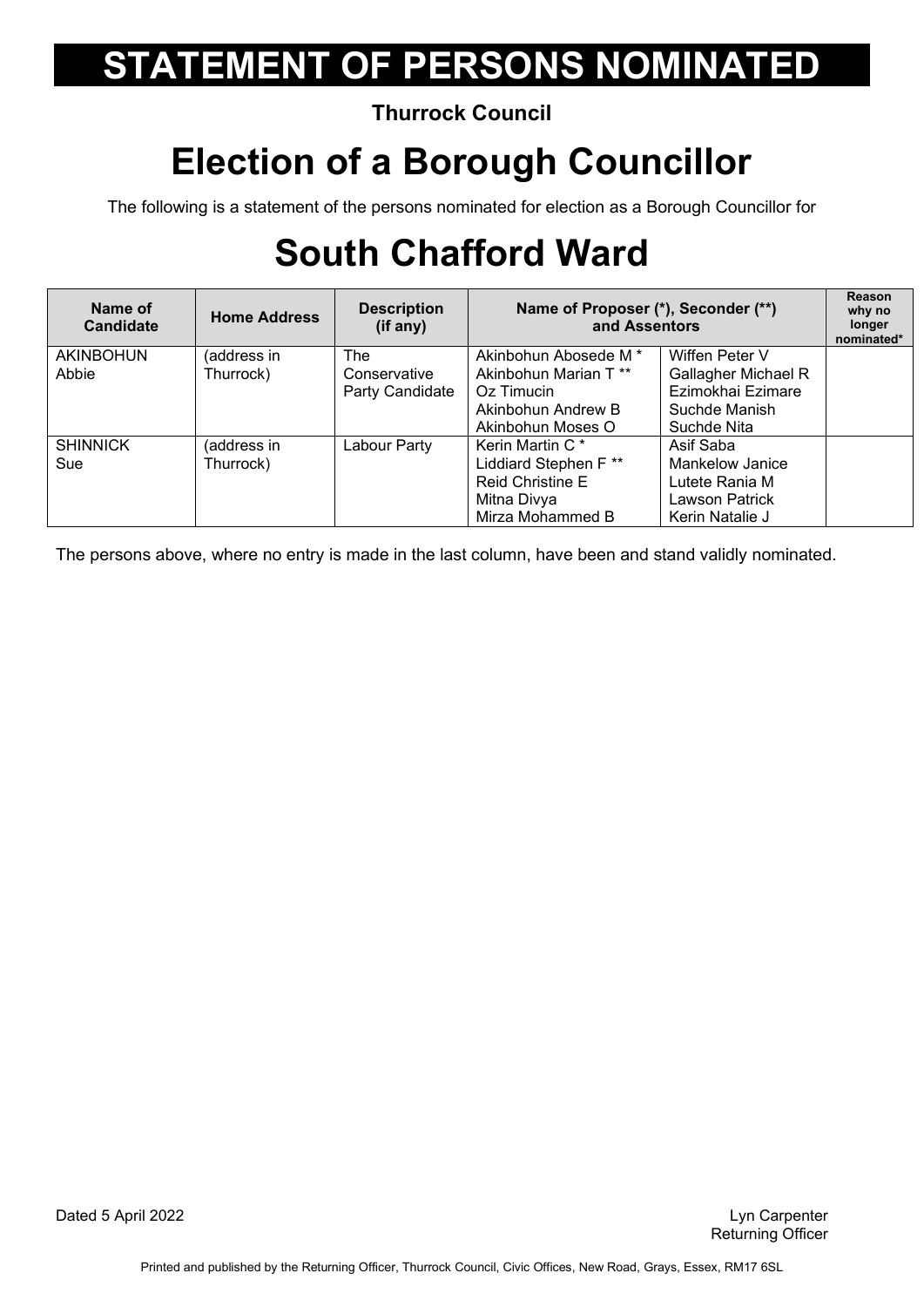**Thurrock Council** 

#### **Election of a Borough Councillor**

The following is a statement of the persons nominated for election as a Borough Councillor for

## **Stanford East & Corringham Town Ward**

| Name of<br><b>Candidate</b> | <b>Home Address</b>                                                      | <b>Description</b><br>(if any)         | Name of Proposer (*), Seconder (**)<br>and Assentors                                                                     |                                                                                                                                | Reason<br>why no<br>longer<br>nominated* |
|-----------------------------|--------------------------------------------------------------------------|----------------------------------------|--------------------------------------------------------------------------------------------------------------------------|--------------------------------------------------------------------------------------------------------------------------------|------------------------------------------|
| <b>ANDERSON</b><br>Alex     | 4 Southend<br>House, Southend<br>Road, Stanford-<br>Le-Hope, SS17<br>7AJ | The<br>Conservative<br>Party Candidate | Churchman Colin J <sup>*</sup><br>Churchman Marina E **<br>Anderson Alex<br>Anderson Clare J<br>Ralph Shane              | Ralph Samantha<br>Monk June P<br>South Anthony<br>Brown Lynda M<br><b>Baptist Joyce E</b>                                      |                                          |
| <b>BYRNE</b><br>Ross James  | (address in<br>Thurrock)                                                 | <b>Thurrock</b><br>Independents        | White Bryan M <sup>*</sup><br>White Lorraine M <sup>**</sup><br>Miles Isobel V<br>Miles Tracy L<br><b>Edridge Nathon</b> | <b>Burroughs Edward T</b><br>Crofts nee Moss Chloe<br>J<br>McGorry Kim<br><b>McGorry Patrick K</b><br>Olajugbagbe<br>Olugbenga |                                          |
| <b>CECIL</b><br><b>John</b> | (address in<br>Thurrock)                                                 | Labour and Co-<br>operative Party      | Fox Valerie E <sup>*</sup><br>Fogg John P**<br><b>Holt Christine</b><br>Holt Albert J<br>Worrall Terence J               | <b>Ritchie Patricia R</b><br><b>Butler Ronald B</b><br>Brown Terence A<br>Harding Andrew J<br>Hague June                       |                                          |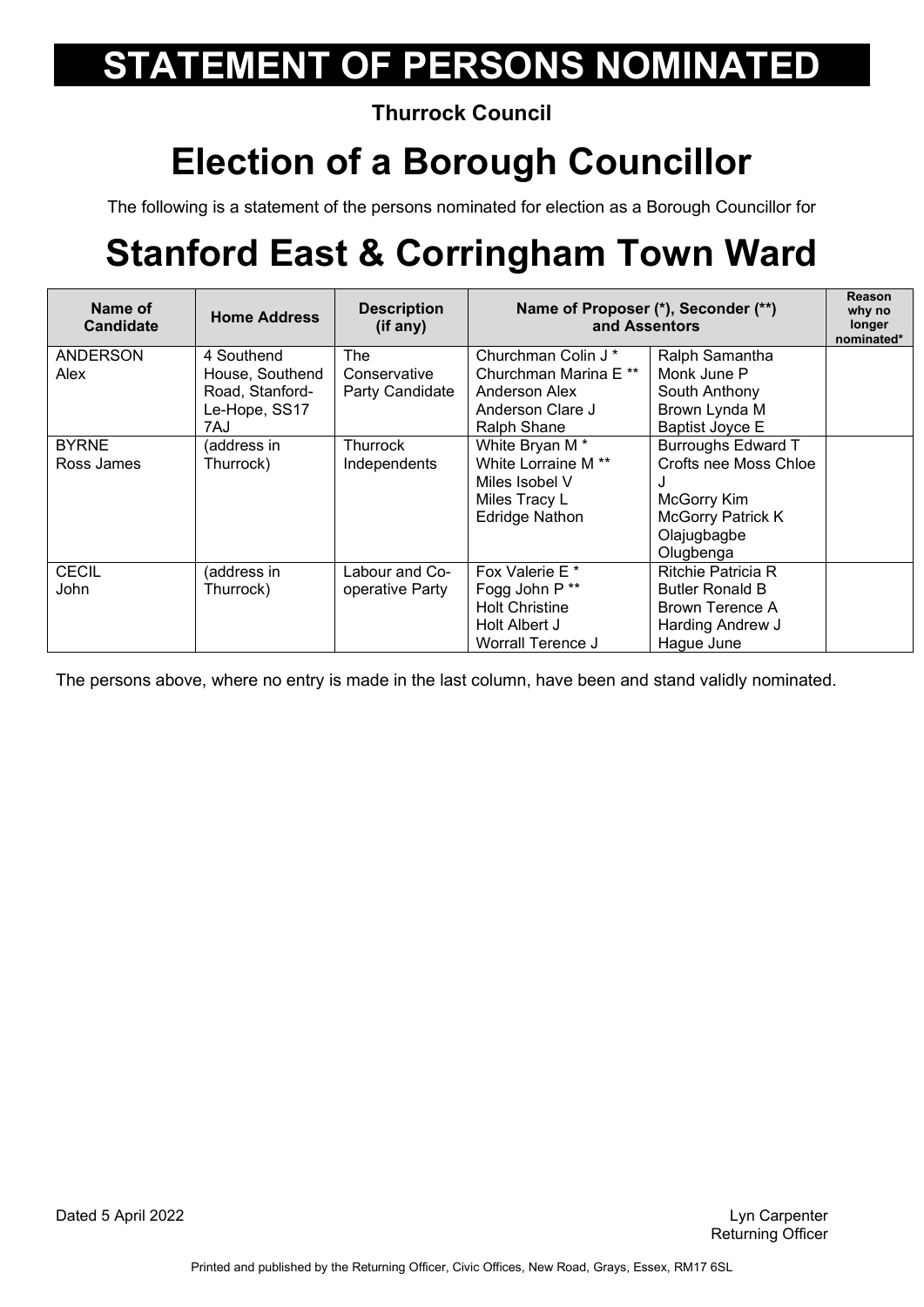#### **Thurrock Council**

### **Election of a Borough Councillor**

The following is a statement of the persons nominated for election as a Borough Councillor for

## **Stifford Clays Ward**

| Name of<br><b>Candidate</b> | <b>Home Address</b> | <b>Description</b><br>(if any) | Name of Proposer (*), Seconder (**)<br>and Assentors |                       | Reason why no<br>longer<br>nominated* |
|-----------------------------|---------------------|--------------------------------|------------------------------------------------------|-----------------------|---------------------------------------|
| <b>HOOPER</b>               | (address in         | Labour Party                   | Bass Gillian *                                       | Wilmot Rebecca K      |                                       |
| Mark                        | Thurrock)           |                                | White Jack C**                                       | Thomas Bernadette     |                                       |
|                             |                     |                                | Kirkwood Chloe                                       | Kneeland Bradley M    |                                       |
|                             |                     |                                | Kirkwood Jack                                        | <b>Patrick Laurel</b> |                                       |
|                             |                     |                                | Doze Joe                                             | <b>Patrick Garth</b>  |                                       |
| <b>RIGBY</b>                | (address in         | The                            | Fisher Derek J*                                      | Evers Alan C          |                                       |
| Elizabeth                   | Thurrock)           | Conservative                   | Fisher Freda J <sup>**</sup>                         | Kidd Oliver           |                                       |
|                             |                     | Party Candidate                | Lane Jean P                                          | Kidd Claudine         |                                       |
|                             |                     |                                | Lane Eric G                                          | <b>Holland Gavin</b>  |                                       |
|                             |                     |                                | Evers Jeanette P                                     | Daniels Nicola L      |                                       |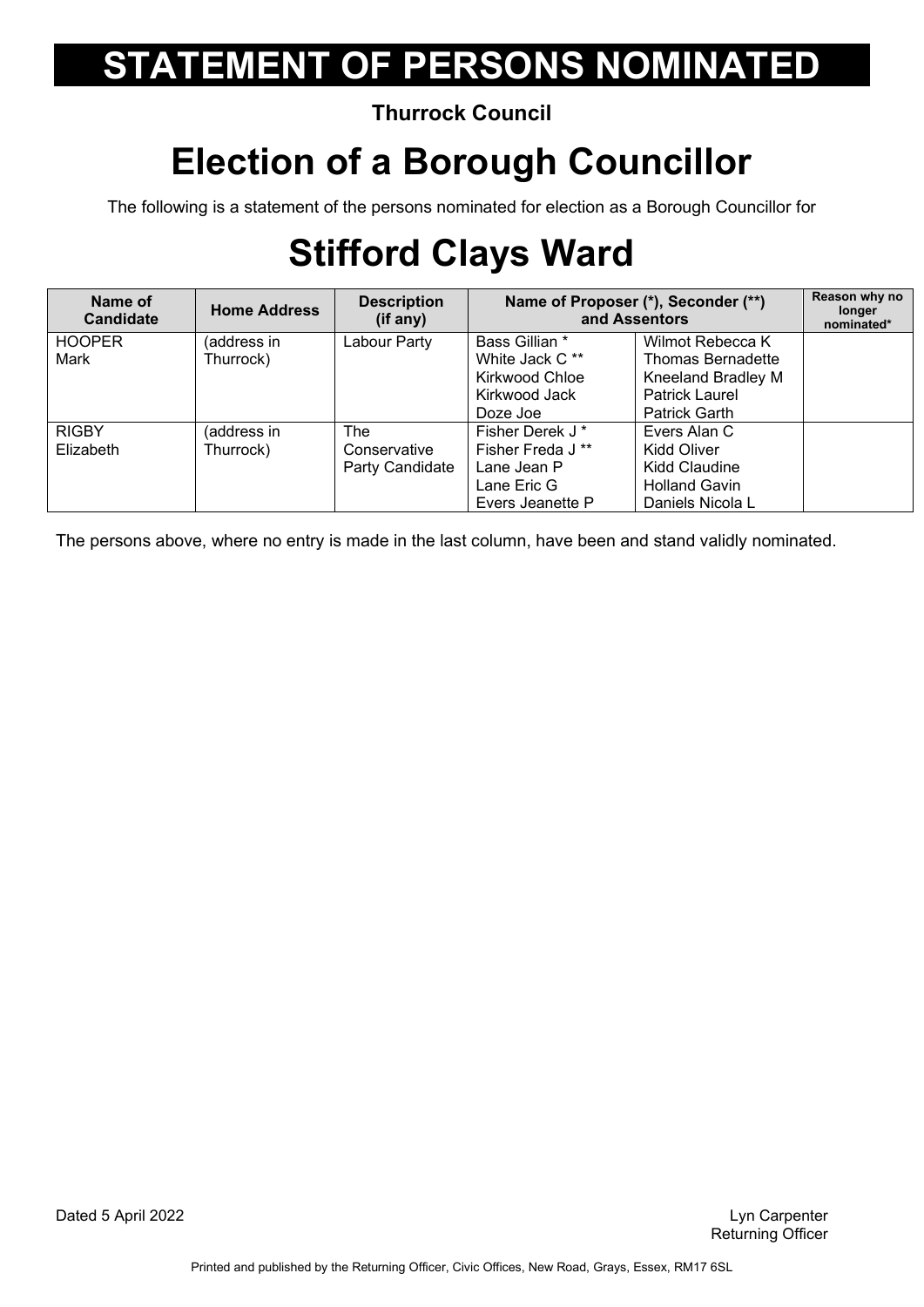#### **Thurrock Council**

### **Election of a Borough Councillor**

The following is a statement of the persons nominated for election as a Borough Councillor for

## **The Homesteads Ward**

| Name of<br><b>Candidate</b> | <b>Home Address</b> | <b>Description</b><br>(if any) | Name of Proposer (*), Seconder (**)<br>and Assentors |                           | Reason why no<br>longer<br>nominated* |
|-----------------------------|---------------------|--------------------------------|------------------------------------------------------|---------------------------|---------------------------------------|
| <b>DOBSON</b>               | (address in         | Labour Party                   | Sharp Anthony R <sup>*</sup>                         | <b>Ridley Alexander F</b> |                                       |
| Jacqueline                  | Thurrock)           |                                | Sharp Carol A**                                      | <b>Ridley Janice</b>      |                                       |
|                             |                     |                                | Sharp Stuart A                                       | Harrod Kevin M            |                                       |
|                             |                     |                                | Benson Salvatore T                                   | Brown Alan                |                                       |
|                             |                     |                                | Benson Frances E                                     | Brown Deokai B            |                                       |
| <b>HALDEN</b>               | 47 Second           | The                            | Halden David J <sup>*</sup>                          | Charles Rebekah           |                                       |
| James                       | Avenue,             | Conservative                   | Halden Joy I**                                       | Latchford Peter F         |                                       |
|                             | Stanford-Le-        | Party Candidate                | Collins Gary A                                       | Latchford Janet L         |                                       |
|                             | Hope, SS17 8DS      |                                | Collins Susan A                                      | Letts Laurence S          |                                       |
|                             |                     |                                | Weeks Lee D                                          | Letts Janet               |                                       |

The persons above, where no entry is made in the last column, have been and stand validly nominated.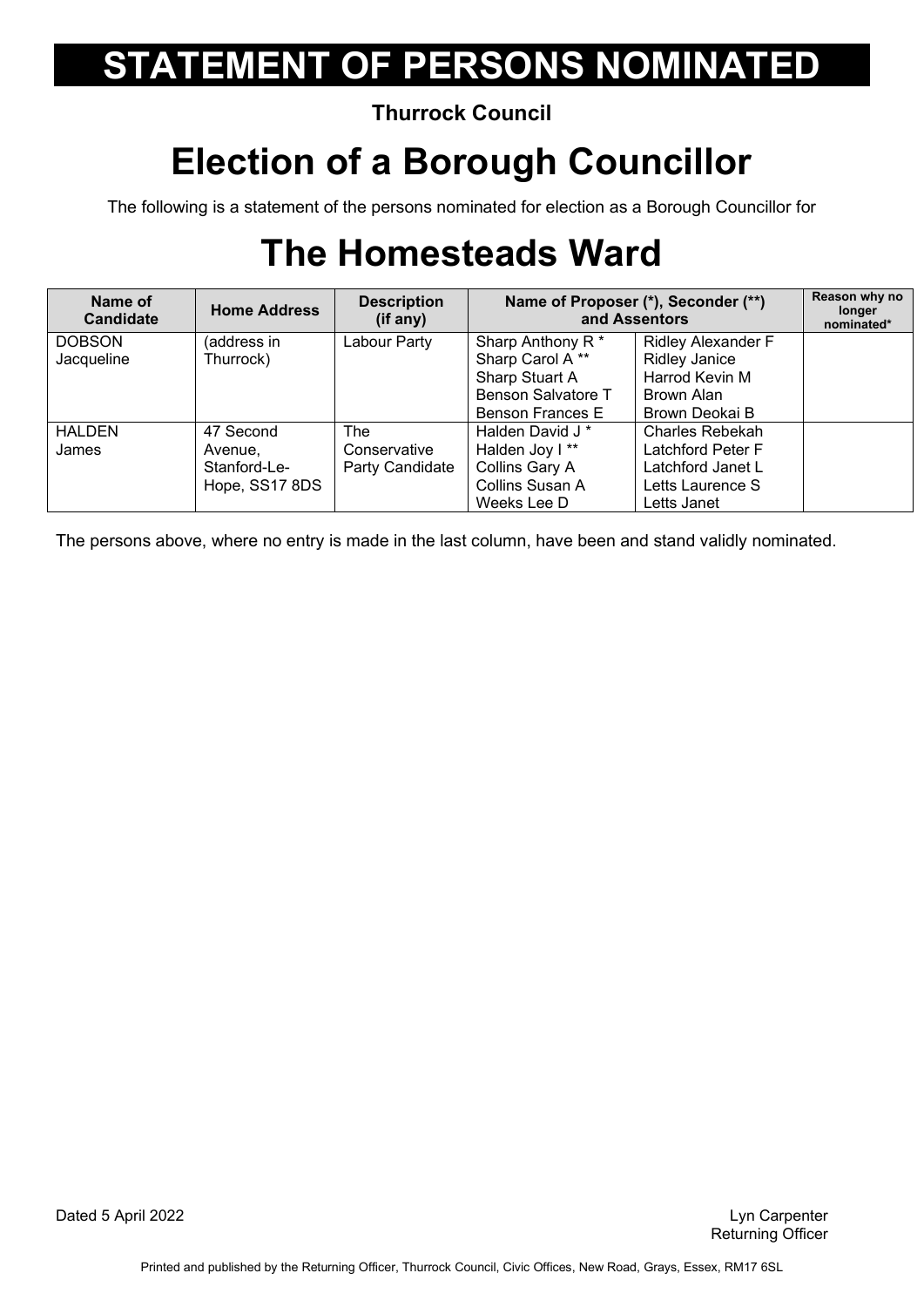**Thurrock Council** 

#### **Election of a Borough Councillor**

The following is a statement of the persons nominated for election as a Borough Councillor for

## **Tilbury Riverside & Thurrock Park Ward**

| Name of<br><b>Candidate</b> | <b>Home Address</b> | <b>Description</b><br>(if any) | Name of Proposer (*), Seconder (**)<br>and Assentors |                         | Reason why no<br>longer<br>nominated* |
|-----------------------------|---------------------|--------------------------------|------------------------------------------------------|-------------------------|---------------------------------------|
| ALI                         | (address in         | The                            | Coughlin Tony P*                                     | Smith John C            |                                       |
| Jordan                      | Thurrock)           | Conservative                   | Brown Roger L **                                     | Collier Susan J         |                                       |
|                             |                     | Party Candidate                | Brown Linda M                                        | Scott Raymond           |                                       |
|                             |                     |                                | Collier Edward J                                     | Low Peter J             |                                       |
|                             |                     |                                | Smith Lorraine M                                     | Casey John J            |                                       |
| <b>ALLEN</b>                | (address in         | Independent                    | Austin Craig T *                                     | <b>Henderson Debbie</b> |                                       |
| John Arthur                 | Thurrock)           |                                | Moss Lisa J **                                       | <b>Henderson Paul R</b> |                                       |
|                             |                     |                                | Allen Patricia E                                     | Delaney Edna L          |                                       |
|                             |                     |                                | Harris Carol A                                       | Kibble Alex J           |                                       |
|                             |                     |                                | Harris Lionel E                                      | Morris Eathan           |                                       |
| <b>OKUNADE</b>              | (address in         | Labour Party                   | Worrall Lynn <sup>*</sup>                            | Nyamu Winnie            |                                       |
| <b>Bukky</b>                | Thurrock)           |                                | Rahman Capt Md                                       | Ndebele Melvin          |                                       |
|                             |                     |                                | Faizur **                                            | Kamaldeen Kamal         |                                       |
|                             |                     |                                | <b>Crowley Margaret M</b>                            | Afelumo Folake B        |                                       |
|                             |                     |                                | Seeley Carol                                         | Afelumo Oluwafemi       |                                       |
|                             |                     |                                | Seeley Paul                                          | $\overline{O}$          |                                       |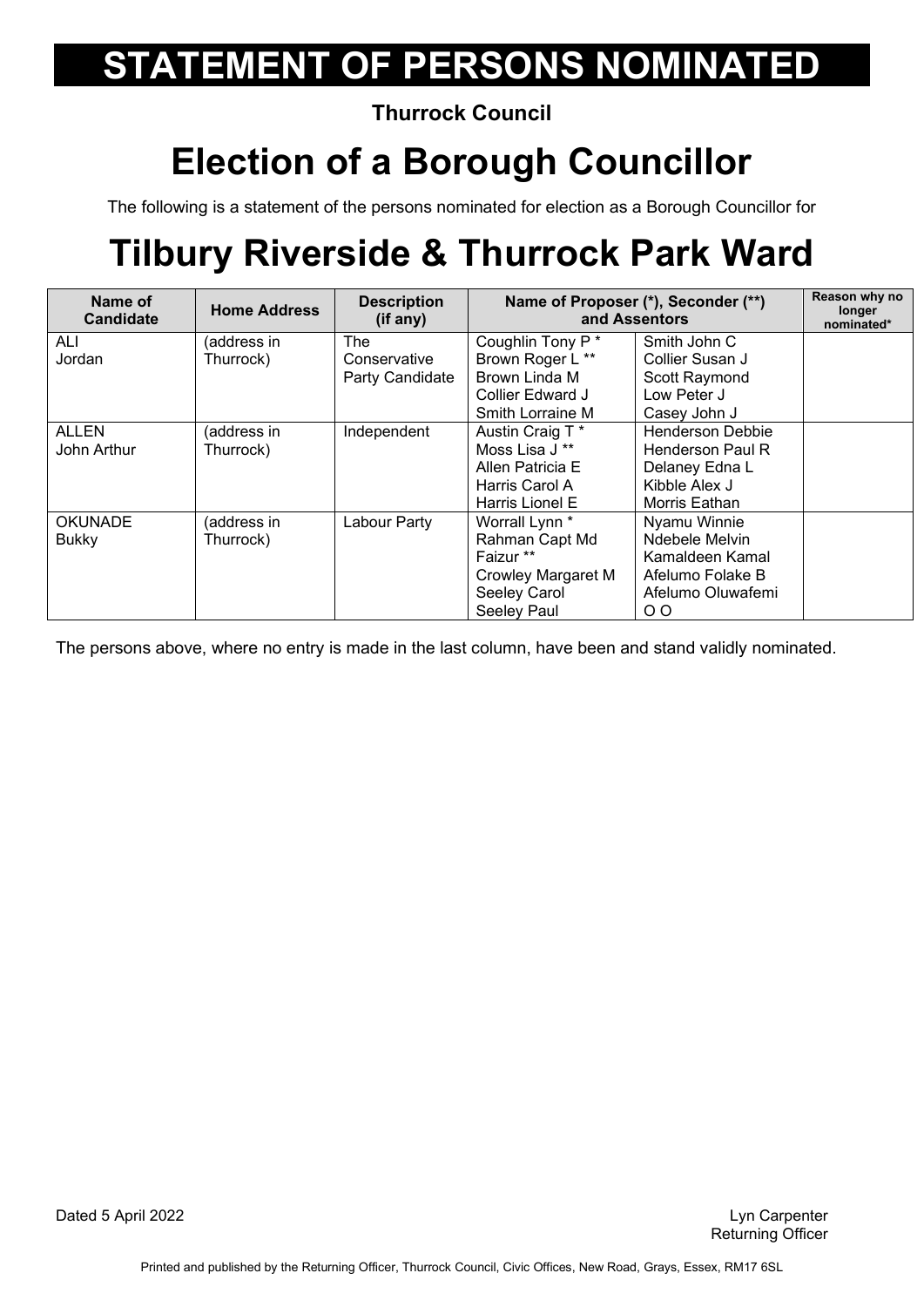#### **Thurrock Council**

#### **Election of a Borough Councillor**

The following is a statement of the persons nominated for election as a Borough Councillor for

## **Tilbury St. Chads Ward**

| Name of<br><b>Candidate</b> | <b>Home Address</b> | <b>Description</b><br>(if any) | Name of Proposer (*), Seconder (**)<br>and Assentors |                      | Reason why no<br>longer<br>nominated* |
|-----------------------------|---------------------|--------------------------------|------------------------------------------------------|----------------------|---------------------------------------|
| <b>LIDDIARD</b>             | (address in         | Labour Party                   | <b>Baldwin Clare *</b>                               | <b>Emmens Steven</b> |                                       |
| Steve                       | Thurrock)           |                                | Baldwin Jack W **                                    | Gibson Carol M       |                                       |
|                             |                     |                                | Dickins David B                                      | <b>Hill Margaret</b> |                                       |
|                             |                     |                                | <b>Culmer Valerie R</b>                              | Moynihan John P      |                                       |
|                             |                     |                                | Dickins Lynda P                                      | Webb Mark            |                                       |
| <b>MORGAN</b>               | (address in         | <b>The</b>                     | Swash Joanne M <sup>*</sup>                          | Featonby Ian R       |                                       |
| David                       | Thurrock)           | Conservative                   | Collins Shannon C <sup>**</sup>                      | McAuliffe Emma M     |                                       |
|                             |                     | Party Candidate                | Mulqueen nee Taylor                                  | Clout Carole A       |                                       |
|                             |                     |                                | Amy E                                                | Clout Robert J       |                                       |
|                             |                     |                                | Mulqueen Aaron L D J                                 | <b>Grant Susan</b>   |                                       |
|                             |                     |                                | Lawrence Charles W                                   |                      |                                       |